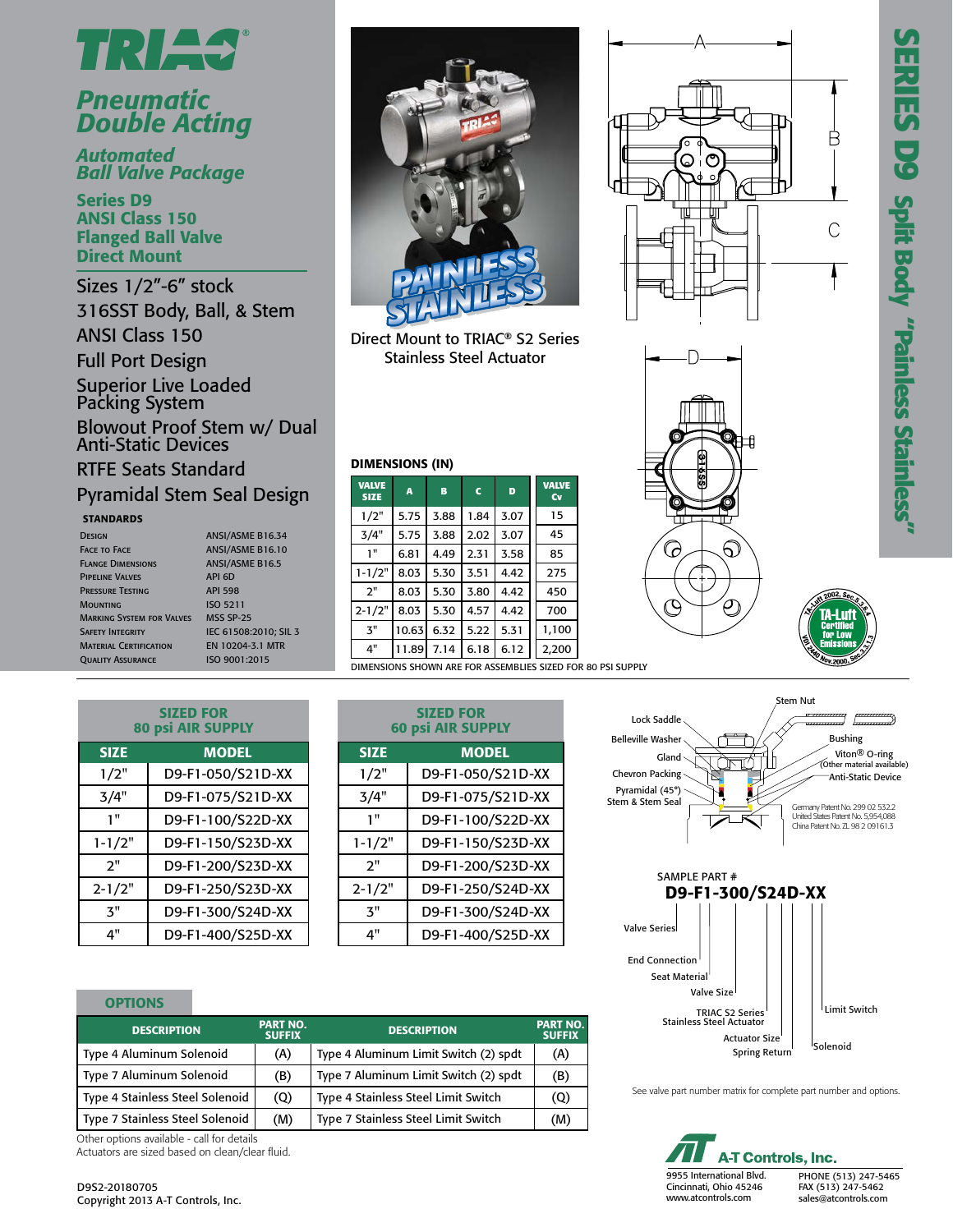# for Valves 1/2" to 6"

D9 & FD9 Series

## **Series D9** High Performance, Full Port Split Body Ball Valve Split Body Ball Valve Series D9 (ANSI Class 150)



BENT HANDLE<br>SIZES  $1/2$ " -  $2-1/2$ " SIZES  $3$ " - 4" PIPE HANDLE<br>SIZE 6" NOTE: A-T CONTROLS RECOMMENDS A GEAR FOR 6" VALVES AND LARGER

#### DIMENSIONS (IN)

| <b>SIZE</b>        |      |         |       |       |      |       |       |       |              |      |      |      | W1                        |  | AВ   | AC            | <b>AD</b>             | DD <sub>1</sub>     | D <sub>D</sub> <sub>2</sub> |   | NN ISO 5211 (LBS) |      |
|--------------------|------|---------|-------|-------|------|-------|-------|-------|--------------|------|------|------|---------------------------|--|------|---------------|-----------------------|---------------------|-----------------------------|---|-------------------|------|
| 1/2"               | 0.59 | 0.433   | 6.50  | 84. ا | 0.39 | 3.30  | .38   | 2.38  | 4.26         | 3.50 | 0.63 | 0.44 | 0.06   0.26   0.28        |  | 1.84 | $1.26$   0.55 |                       | 1.654               | 1.969                       |   | <b>F04/F05</b>    | 4.0  |
| 3/4"               | 0.79 | 0.433   | 6.50  | 2.02  | 0.39 | 3.45  | 69.،  | 2.74  | 4.62         | 3.88 | 0.63 | 0.44 | 0.06   0.26   0.28   2.18 |  |      |               | $1.26$   0.55         | 1.654               | 1.969                       |   | F04/F05           | 5.0  |
| $1^{\mathrm{H}}$   | 0.98 | 0.433   | 6.50  | 2.31  | 0.41 | 3.81  | 2.00  | 3.12  | 5.00         | 4.25 | 0.63 | 0.44 | 0.06   0.26   0.28   2.21 |  |      | 1.26          | 0.55                  | 1.654               | 1.969                       |   | <b>F04/F05</b>    | 7.0  |
| $1 - 1/2"$         | .50  | 0.748   | 10.32 | 3.51  | 0.75 | 5.60  | 2.88  | 3.88  | 6.50         | 5.00 | 0.63 | 0.56 | 0.06   0.39   0.47        |  | 2.83 |               |                       | 2.09   0.94   2.756 | 4.016                       |   | F07/F10           | 14.5 |
| 2"                 | .97  | l 0.748 | 10.32 | 3.80  | 0.75 | 5.78  | 3.62  | 4.75  | 7.02         | 6.00 | 0.75 | 0.63 | 0.06   0.39   0.47   3.38 |  |      |               |                       | 2.09   0.94   2.756 | 4.016                       |   | F07/F10           | 20.5 |
| 2-1/2"             | 2.56 | 0.748   | 10.32 | 4.57  | 0.75 | 6.75  | 4.12  | 5.50  | 7.48         | 7.00 | 0.75 | 0.69 | 0.06   0.39   0.47        |  | 3.06 |               |                       | 2.09   0.94   2.756 | 4.016                       |   | F07/F10           | 31.0 |
| 3"                 | 3.15 | l 0.866 | 14.37 | 5.22  | 0.91 | 8.05  | 5.00  | 6.00  | 8.01         | 7.50 | 0.75 | 0.75 | 0.06   0.47   0.55        |  | 4.01 | 2.55          | 1.18 I                | 4.016               | 4.921                       | 4 | F10/F12           | 41.0 |
| $4^{\prime\prime}$ | 3.94 | 0.866   | 14.37 | 6.18  | 0.91 | 9.00  | 6.19  | 7.50  | 9.00         | 9.00 | 0.75 | 0.94 | 0.06   0.47   0.55        |  | 4.07 | 2.55 l        | $1.18$ $\overline{ }$ | 4.016               | 4.921                       | 8 | F10/F12           | 67.5 |
| 6''                | 5.91 | 1.063   | 29.53 | 8.28  | 1.12 | 12.50 | 8.50  | 9.50  | 15.50   11.0 |      | 0.87 | 1.00 | 0.06   0.55   0.71        |  | 7.00 | 2.97          | 1.41                  | 4.921               | 5.511                       | 8 | F12/F14   145.0   |      |
| 8''                | 7.91 | 1.417   | 37.60 | 10.43 | 1.58 | 12.83 | 10.62 | 11.75 | 18.00   13.5 |      | 0.88 | 1.12 | 0.06   0.71   0.87        |  | 9.00 | <b>NA</b>     | 1.81                  | 5.51                | 6.50                        | 8 | F14/F16   208.0   |      |

NOTE: 1-1/2" - 2-1/2" have 0.748 shaft as standard, 0.669 shaft is optional. Viton® is a registered trademark of E.I. DuPont de Nemours.<br>A-T Controls reserves the right to change product designs and

technical/dimensional specifications without notice.



Cincinnati, Ohio 45246

9955 International Blvd. PHONE (513) 247-5465 FAX (513) 247-5462 sales@atcontrols.com

| <b>Break Away Torque</b><br>for RTFE Seats |         |  |  |  |  |  |  |
|--------------------------------------------|---------|--|--|--|--|--|--|
| <b>SIZE</b>                                | IN-LBS. |  |  |  |  |  |  |
| 1/2"                                       | 92      |  |  |  |  |  |  |
| 3/4"                                       | 127     |  |  |  |  |  |  |
| 1"                                         | 150     |  |  |  |  |  |  |
| $1 - 1/2"$                                 | 360     |  |  |  |  |  |  |
| 2"                                         | 395     |  |  |  |  |  |  |
| $2 - 1/2"$                                 | 600     |  |  |  |  |  |  |
| 3"                                         | 900     |  |  |  |  |  |  |
| 4"                                         | 1,500   |  |  |  |  |  |  |
| 6"                                         | 2,550   |  |  |  |  |  |  |
| 8"                                         | 7,256   |  |  |  |  |  |  |
| $M = T$                                    |         |  |  |  |  |  |  |

and the control of the control of the control of

NOTE: For other seat material, consult factory

### MATERIALS LIST

| NO.            | <b>PART NAME</b>                    | <b>QTY</b>               | <b>STAINLESS STEEL</b>    |
|----------------|-------------------------------------|--------------------------|---------------------------|
| 1              | <b>BODY</b>                         | 1                        | ASTM A351 GRADE CF8M      |
| $\overline{2}$ | <b>END CAP</b>                      | 1                        | ASTM A351 GRADE CF8M      |
| 3              | <b>BALL</b>                         | $\mathbf{1}$             | ASTM A351 GRADE CF8M      |
| 4              | <b>SEAT</b>                         | $\overline{2}$           | <b>RTFE</b>               |
| 5              | <b>JOINT GASKET</b>                 | $\overline{\phantom{0}}$ | <b>PTFF</b>               |
| 6              | <b>STEM</b>                         | 1                        | <b>ASTM A276 SS316</b>    |
| 7              | <b>STEM SEAL</b>                    | 1                        | <b>RTFE</b>               |
| 8              | <b>GLAND PACKING</b>                | $1^{\wedge}$             | <b>PTFE</b>               |
| 9              | <b>GLAND WASHER</b>                 | 1                        | <b>RTFE</b>               |
| 10             | <b>GLAND BUSHING</b>                | 1                        | <b>AISI 304</b>           |
| 11             | <b>BELLEVILLE</b><br><b>WASHER</b>  | $\overline{2}$           | <b>AISI 301</b>           |
| 12             | <b>LOCK SADDLE</b>                  | $\mathbf{1}$             | <b>AISI 304</b>           |
| 13             | <b>STEM NUT</b>                     | 1                        | <b>AISI 304</b>           |
| 14             | <b>STEM WASHER</b>                  | 1                        | <b>AISI 304</b>           |
| 15             | <b>HANDLE</b>                       | 1                        | <b>AISI 304</b>           |
| 16             | <b>HANDLE SLEEVE</b>                | 1                        | <b>VINYL</b>              |
| 17             | <b>BODY NUT</b>                     | $\ast$                   | ASTM A194 GRADE 8         |
| 18             | <b>BODY STUD</b>                    | $\ast$                   | <b>ASTM A193 GRADE B8</b> |
| 19             | <b>STOP BOLT</b>                    | 1                        | <b>AISI 304</b>           |
| 20             | STOP BOLT NUT                       | 1                        | <b>AISI 304</b>           |
| 21             | <b>HANDLE LOCK</b>                  | 1                        | <b>AISI 304</b>           |
| 22             | O-RING                              | 1                        | <b>VITON®</b>             |
| 23             | <b>ANTI-STATIC</b><br><b>DEVICE</b> | $\overline{2}$           | AISI 316                  |
| 24             | <b>HANDLE NUT</b>                   | 1                        | <b>AISI 304</b>           |

^ PACKING SET

\* 1/2" THRU 2" QTY = 4 PCS \* 2-1/2" THRU 4" QTY = 8 PCS \*6" QTY =10 PCS

\*8" QTY = 12 PCS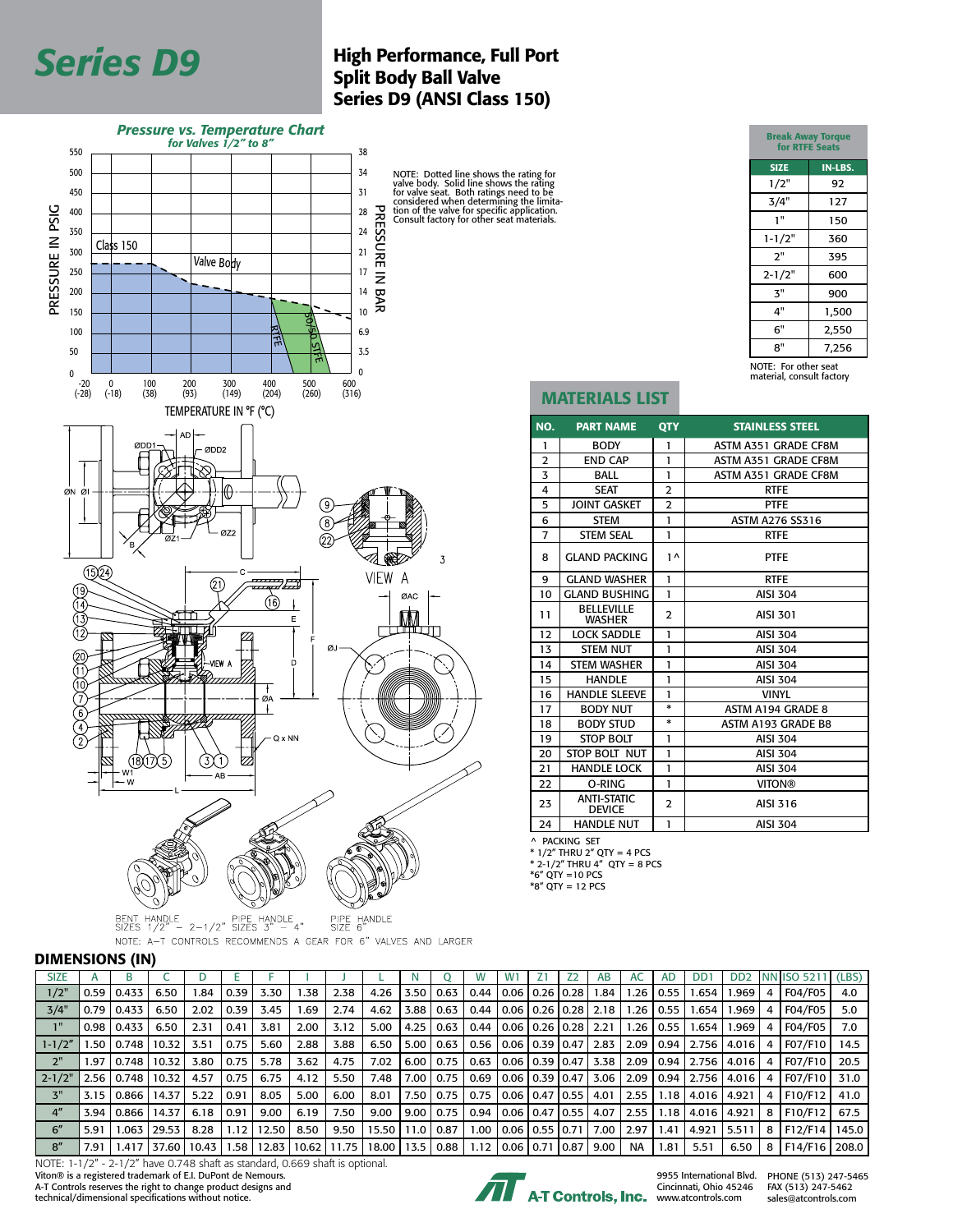



## *Pneumatic Spring Return*

*Automated Ball Valve Package*

Series D9 ANSI Class 150 Flanged Ball Valve Direct Mount

Sizes 1/2"-6" stock 316SST Body, Ball, & Stem ANSI Class 150 Full Port Design

Superior Live Loaded Packing System Blowout Proof Stem w/ Dual

## Anti-Static Devices RTFE Seats Standard Pyramidal Stem Seal Design

SIZED FOR 80 psi AIR SUPPLY SIZE MODEL 1/2" D9-F1-050/S22S-XX 3/4" D9-F1-075/S22S-XX 1" D9-F1-100/S23S-XX 1-1/2" D9-F1-150/S24S-XX 2" D9-F1-200/S24S-XX 2-1/2" D9-F1-250/S24S-XX 3" D9-F1-300/S26S-XX 4" D9-F1-400/S27S-XX

#### **STANDARDS**

| <b>DESIGN</b>                    | ANSI/ASME B16.34       |
|----------------------------------|------------------------|
| <b>FACE TO FACE</b>              | ANSI/ASME B16.10       |
| <b>FLANGE DIMENSIONS</b>         | <b>ANSI/ASME B16.5</b> |
| <b>PIPELINE VALVES</b>           | API 6D                 |
| <b>PRESSURE TESTING</b>          | <b>API 598</b>         |
| <b>MOUNTING</b>                  | ISO 5211               |
| <b>MARKING SYSTEM FOR VALVES</b> | <b>MSS SP-25</b>       |
| <b>SAFETY INTEGRITY</b>          | IEC 61508:2010: SIL 3  |
| <b>MATERIAL CERTIFICATION</b>    | EN 10204-3.1 MTR       |
| <b>OUALITY ASSURANCE</b>         | ISO 9001:2015          |

| ANSI/ASME B16.34       |
|------------------------|
| ANSI/ASME B16.10       |
| <b>ANSI/ASME B16.5</b> |
| API 6D                 |
| <b>API 598</b>         |
| ISO 5211               |
| <b>MSS SP-25</b>       |
| IEC 61508:2010: SIL 3  |
| <b>FN 10204-31 MTR</b> |
| ISO 9001:2015          |



Direct Mount to TRIAC® S2 Series Stainless Steel Actuator

#### DIMENSIONS (IN)

| <b>VALVE</b><br><b>SIZE</b> | A     | B    | $\mathbf c$ | D    | <b>VALVE</b><br>Cv                          |
|-----------------------------|-------|------|-------------|------|---------------------------------------------|
| 1/2"                        | 6.81  | 4.49 | 1.84        | 3.58 | 15                                          |
| 3/4"                        | 6.81  | 4.49 | 2.02        | 3.58 | 45                                          |
| 1"                          | 8.03  | 5.30 | 2.31        | 4.42 | 85                                          |
| $1 - 1/2"$                  | 10.63 | 6.32 | 3.51        | 5.31 | 275                                         |
| 2"                          | 10.63 | 6.32 | 3.80        | 5.31 | 450                                         |
| $2 - 1/2"$                  | 10.63 | 6.32 | 4.57        | 5.31 | 700                                         |
| $\mathbf{3}^{\mathrm{II}}$  | 15.51 | 7.83 | 5.22        | 6.75 | 1,100                                       |
| 4"                          | 17.95 | 8.88 | 6.18        | 7.58 | 2,200                                       |
|                             |       |      |             |      | DIMENSIONS SHOWN ARE FOR ASSEMBLIES SIZED F |

| JIMENSIONS SHOWN ARE FOR ASSEMBLIES SIZED FOR 80 |                                       |  |  |  |  |  |  |
|--------------------------------------------------|---------------------------------------|--|--|--|--|--|--|
|                                                  |                                       |  |  |  |  |  |  |
|                                                  | SIZED FOR<br><b>60 psi AIR SUPPLY</b> |  |  |  |  |  |  |
| <b>SIZE</b>                                      | <b>MODEL</b>                          |  |  |  |  |  |  |
| 1/2"                                             | D9-F1-050/S22S4-XX                    |  |  |  |  |  |  |
| 3/4"                                             | D9-F1-075/S22S4-XX                    |  |  |  |  |  |  |
| 1"                                               | D9-F1-100/S23S4-XX                    |  |  |  |  |  |  |
| $1 - 1/2"$                                       | D9-F1-150/S24S4-XX                    |  |  |  |  |  |  |
| 2"                                               | D9-F1-200/S24S4-XX                    |  |  |  |  |  |  |
| 2-1/2"                                           | D9-F1-250/S25S4-XX                    |  |  |  |  |  |  |
| 3"                                               | D9-F1-300/S26S4-XX                    |  |  |  |  |  |  |
| 4"                                               | D9-F1-400/S27S4-XX                    |  |  |  |  |  |  |

*For spring return assemblies, all 80 psi assemblies will have 5 springs, and all 60 psi assemblies will have 4 springs (indicated by the 4-XX).*

| <b>OPTIONS</b>                         |                                  |                                       |                                  |
|----------------------------------------|----------------------------------|---------------------------------------|----------------------------------|
| <b>DESCRIPTION</b>                     | <b>PART NO.</b><br><b>SUFFIX</b> | <b>DESCRIPTION</b>                    | <b>PART NO.</b><br><b>SUFFIX</b> |
| Type 4 Aluminum Solenoid               | (A)                              | Type 4 Aluminum Limit Switch (2) spdt | (A)                              |
| Type 7 Aluminum Solenoid               | (B)                              | Type 7 Aluminum Limit Switch (2) spdt | (B)                              |
| <b>Type 4 Stainless Steel Solenoid</b> | (Q)                              | Type 4 Stainless Steel Limit Switch   | (Q)                              |
| Type 7 Stainless Steel Solenoid        | (M)                              | Type 7 Stainless Steel Limit Switch   | (M)                              |

Other options available - call for details Actuators are sized based on clean/clear fluid.









See valve part number matrix for complete part number and options.